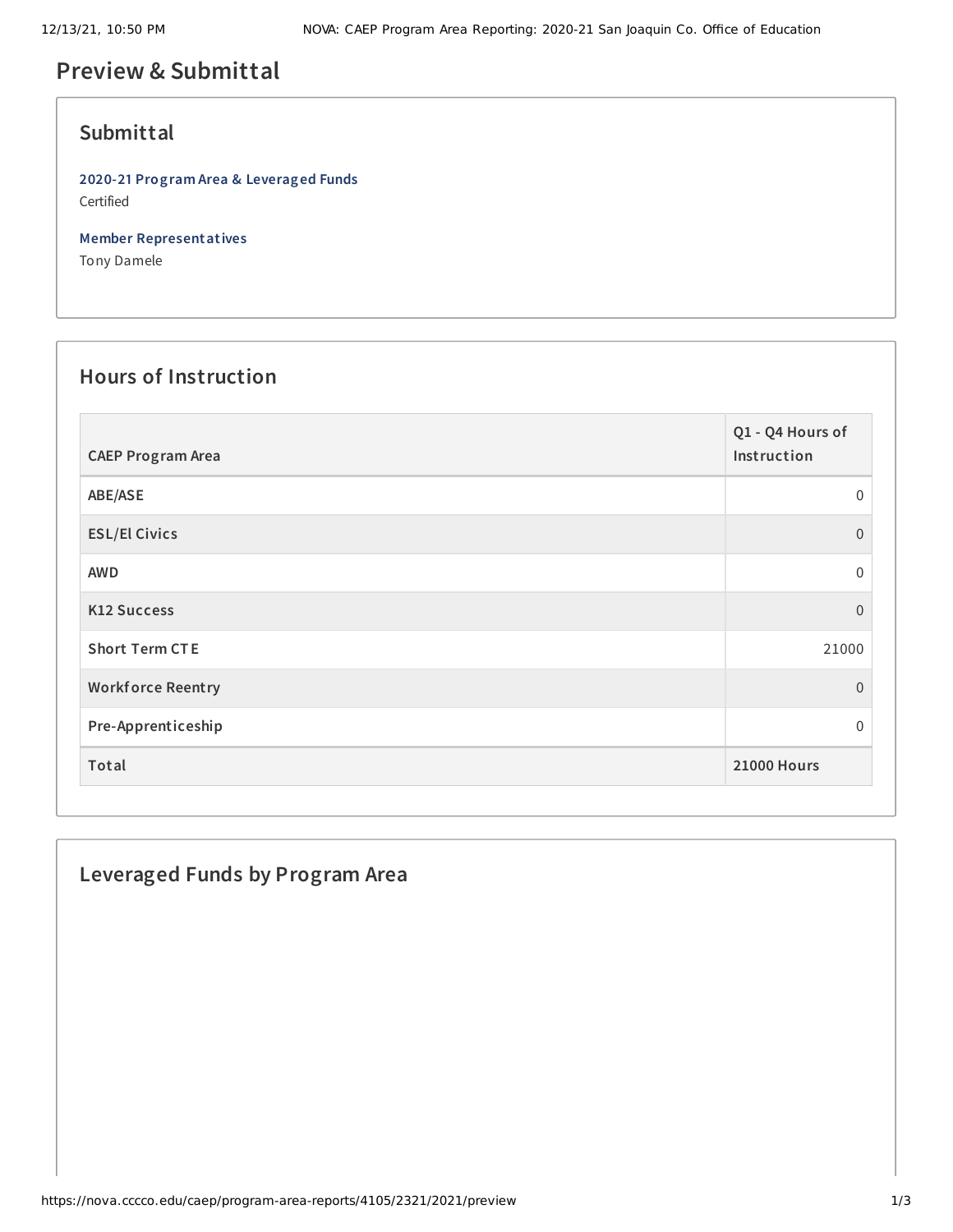| Fund                                         | <b>ABE/ASE</b> | ESL/El<br><b>Civics</b> | <b>AWD</b> | K12<br><b>Success</b> | <b>Short</b><br>Term<br><b>CTE</b> | Workforce<br>Reentry | Pre-<br>Apprenticeship | Totals    |
|----------------------------------------------|----------------|-------------------------|------------|-----------------------|------------------------------------|----------------------|------------------------|-----------|
| California Adult<br><b>Education Program</b> | \$0            | \$0                     | \$0        | \$0\$                 | \$0                                | \$0                  | \$0                    | \$0       |
| <b>CalWORKs</b>                              | \$0            | \$0                     | \$0        | \$0                   | \$579,278                          | \$0                  | \$0                    | \$579,278 |
| NonCredit                                    | \$0            | \$0                     | \$0        | \$0                   | \$0                                | \$0                  | \$0                    | \$0       |
| <b>Perkins</b>                               | \$0            | \$0                     | \$0        | \$0                   | \$20,000                           | \$0                  | \$0                    | \$20,000  |
| <b>LCFF</b>                                  | \$0            | \$0                     | \$0        | \$0                   | \$0                                | \$0                  | \$0                    | \$0       |
| Fees                                         | \$0            | \$0                     | \$0        | \$0                   | \$0                                | \$0                  | \$0                    | \$0       |
| K12 Adult Ed Jail<br><b>Funds</b>            | \$0            | \$0                     | \$0        | \$0                   | \$0                                | \$0                  | \$0                    | \$0       |
| <b>WIOA II</b>                               | \$0            | \$0                     | \$0        | \$0                   | \$0                                | \$0                  | \$0                    | \$0       |
| Contracted<br><b>Services</b>                | \$0            | \$0                     | \$0        | \$0                   | \$0\$                              | \$0                  | \$0                    | \$0       |
| <b>Totals</b>                                | \$0            | \$0                     | \$0        | \$0                   | \$599,278                          | \$0                  | \$0                    | \$599,278 |

### **Certification**

**50 Delta Sierra Adult Education Alliance (DSAEA) - Primary Contact**

**Dr. Heather Maloy**

CAEP Coordinator/Project Director for DSAEA Regional Transitions [hmaloy@deltacollege.edu](mailto:hmaloy@deltacollege.edu)

**Jeff Dundas School For Adult s** Principal [jdundas@stocktonusd.net](mailto:jdundas@stocktonusd.net)

Appro ved by Dr. Heather Maloy

**12/13/2021 02:50 PM PST**